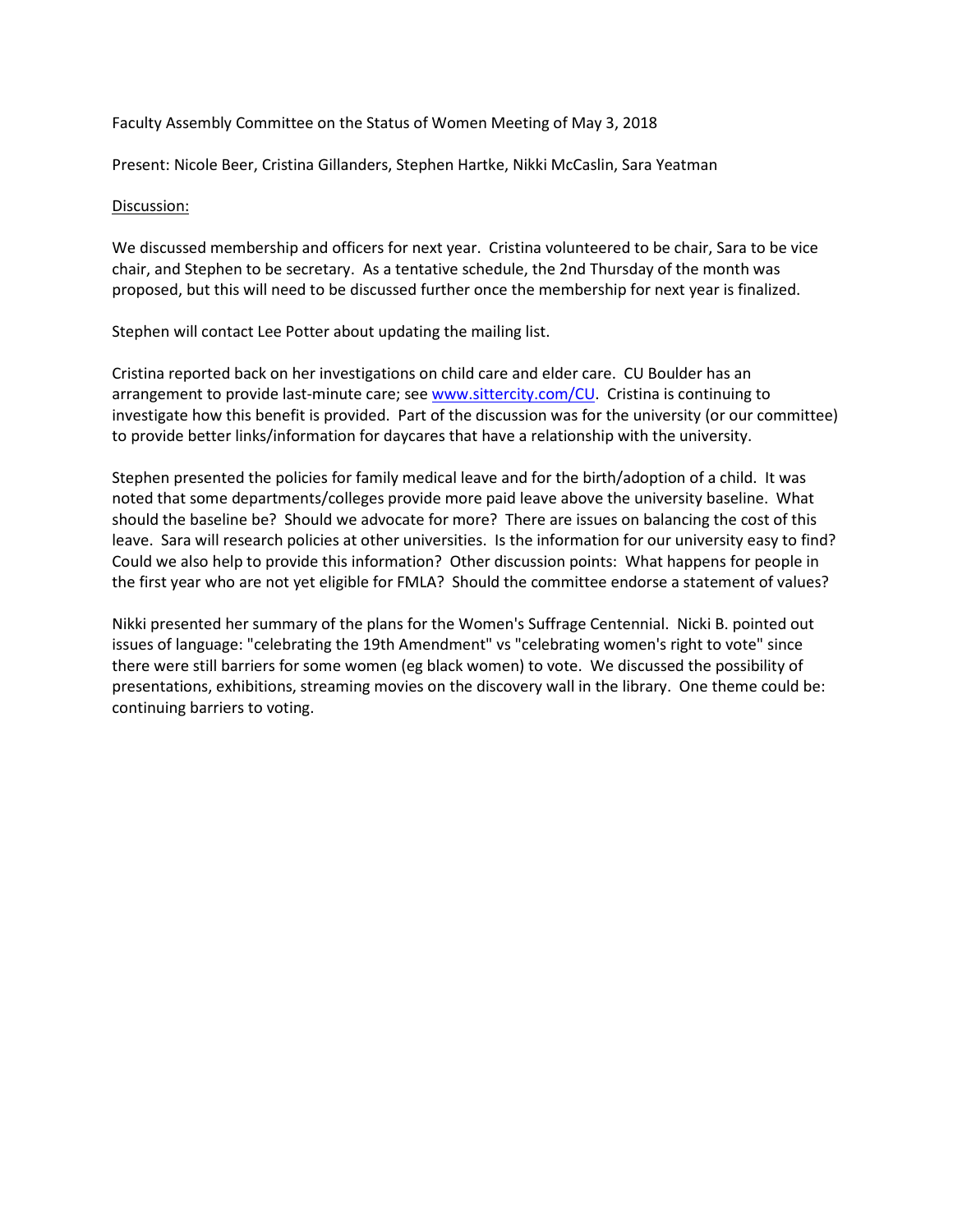Faculty Assembly Committee on the Status of Women Meeting of September 13, 2018 Present: Linda Fried, Cristina Gillanders, Stephen Hartke, Nikki McCaslin, Sarah Tyson, Sara Yeatman

Meeting started with introductions of present members.

The minutes from the previous meeting on May 3, 2018, were approved.

Discussion items:

+ We are continuing to investigate Boulder's child/elder care service, but it has been very difficult to get information. Someone mentioned previous discussion about creating a listserv/message forum for people to connect on the Denver campus; also make an (HR?) website to list resources (ie, the on-campus child care is not well known). We might have more leverage if we had a request made by the Faculty Assembly.

+ A question was asked about parking passes for pregnant women. A member pointed out that a woman's doctor should be able to give her the paperwork for a temporary disabled person's pass, which could then be used on campus. Another member thought it would be a good idea to give information out about this when someone applies for leave.

+ A member pointed about the updated parental leave policy, which increased benefits for 12 month faculty and staff and clarified parental leave for 9-month faculty. Someone mentioned there is one person in HR responsible for family and medical leave issues, and will look into inviting her/him to a future meeting. Someone else mentioned that the rules about sick leave for faculty are very confusing; it would be great to have more clarity.

+ A member reported on plans to celebrate the Women's Suffrage Centennial. The key dates are: Dec 29, 2019 (centennial of Colorado women getting the right to vote), March 2020 (national women's history month), and August 20, 2020 (centennial of 19th US constitutional amendment). We should reach out to others to coordinate our efforts. A member volunteered to contact the state government, Colorado Historical Society, and the Denver Public Library. Others volunteered to contact Women and Gender Studies and Faculty Council Women's Committee. Someone suggested that maybe the campus speaker that frequently bridges black history month (Feb) and women's history month (Mar) could focus on this topic.

+ An issue was raised to bring to the Faculty Assembly: some people who have raised Title IX issues have either had no resolution or "no finding" after a long time. Can we ask the Office of Equity / HR to give a summary report on the outcome of cases and how long it takes to resolve them? Someone suggested making a formal petition to the Faculty Assembly. A member will draft a proposal, and will send it to the committee for feedback before we present it to the Faculty Assembly.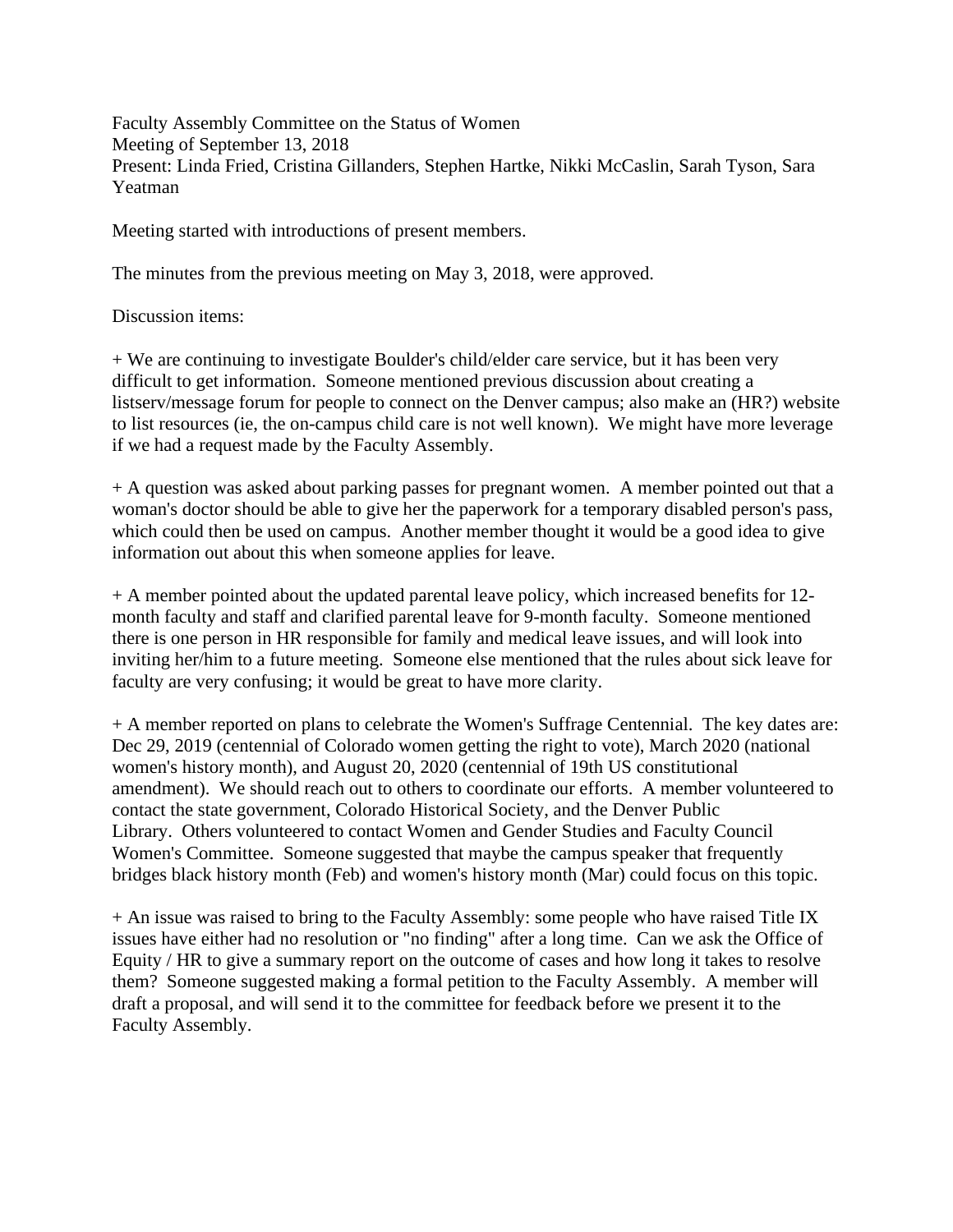+ We need volunteers to represent our committee at meetings of the university-wide Faculty Council Women's Committee. Various members have gone this in the past. The meetings are frequently 9am-11am at 1800 Grant St.

+ A member reported back from the Faculty Assembly: the university president search, and Article V revisions.

+ There was a conversation about how we can get new committee members, particularly from unrepresented schools. Someone will contact people in Engineering, another will contact people in the Architecture school.

+ Future committee meetings will be the 2nd Thursday of the month at 12:30pm.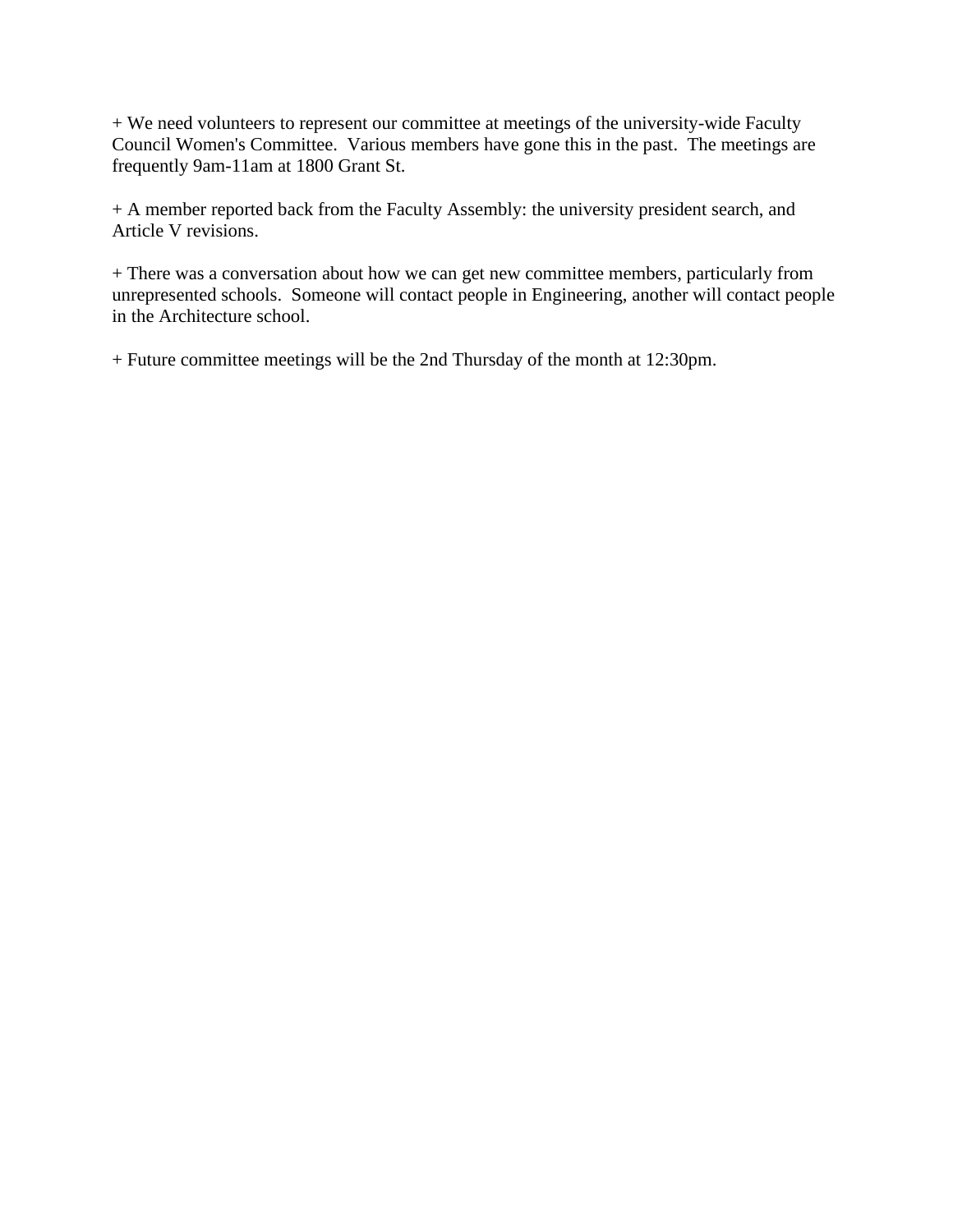Faculty Assembly Committee on the Status of Women Meeting of October 11, 2018 Present: Cristina Gillanders, Stephen Hartke, Sarah Tyson, Sara Yeatman

The minutes from the previous meeting on September 13, 2018, were approved. It was decided that individual comments from committees members would not have the speaker listed in minutes that are publicly posted on the committee's webpage.

We discussed child and elder care to see if a service similar to Boulder's could be done for the Denver campus. This has been brought up with the Faculty Assembly Executive Committee, and will be brought up with the full FA. It seems the service connects employees with providers, but it's not clear what the cost would be to the university.

A representative of the committee attended the system Faculty Council Women's Committee on September 21, 2018. The main discussion items were planning for the annual Women's Symposium. There was also discussion of the Gee Award.

We discussed the draft of a proposal to the FA about summary reporting on Title IX and similar complaints to the Office of Equity and HR. A few suggestions were made for small editorial changes. Also, it was reported that CLAS Council is also interested in hearing the results of the report.

Members who attend the FA reported on current issues being discussed.

We discussed inviting new members to be on the committee. Invitations have been sent, but no response yet.